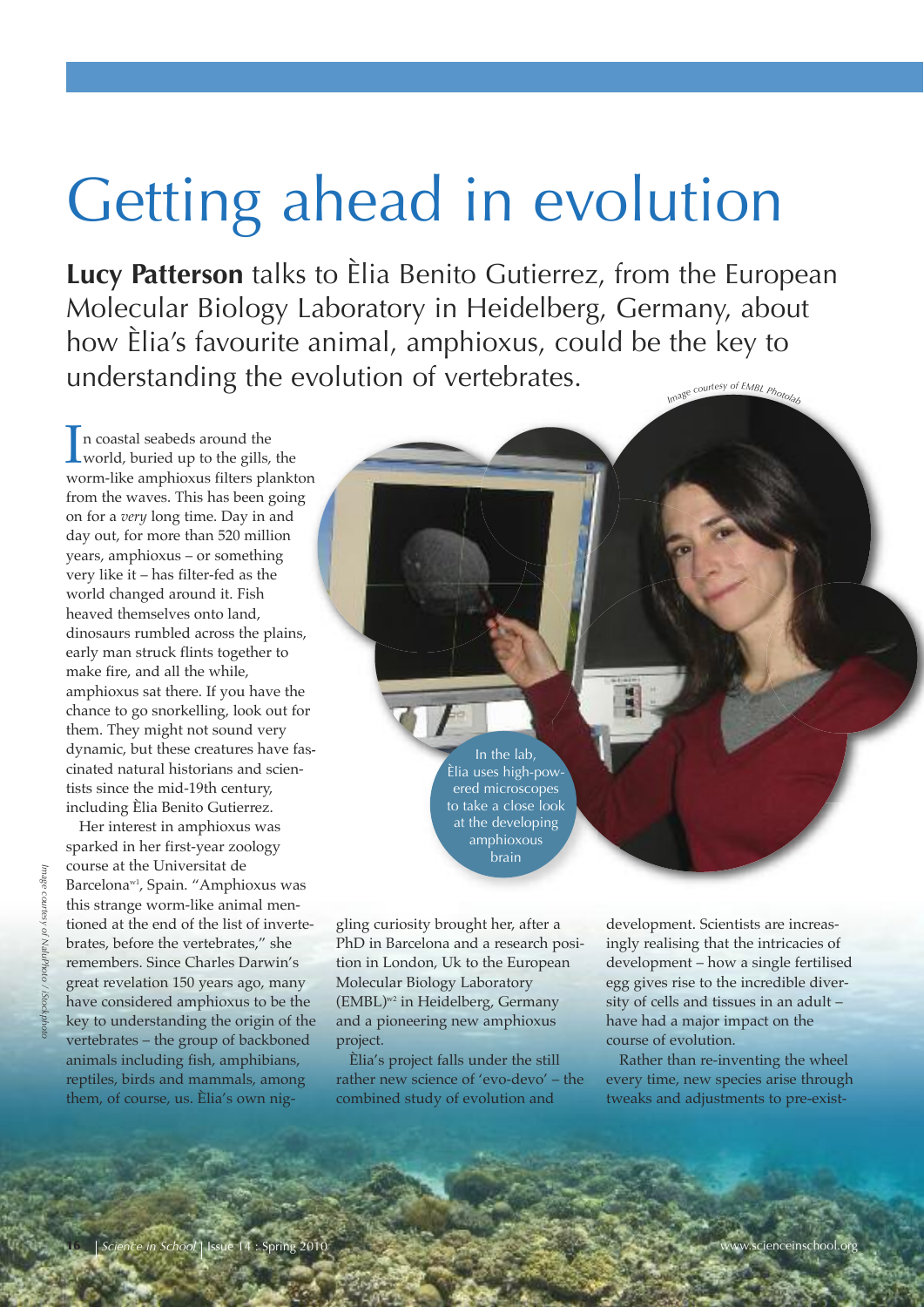ing developmental plans. The earlier the tweaks, the more dramatic the resulting changes. Later tweaks, producing subtler changes, were less likely to cause major disadvantages, and thus were favoured. This has mind-boggling implications: the further back in development we look, the more similar we are to our evolutionary ancestors. For instance, did you know that as embryos, we pass through a stage in which we start to develop gills like our fishy predecessors? Just like fish embryos, we develop 'pharyngeal arches', six fleshy pouches on either side of the neck, each containing a rod of cartilage. Evolutionary adaptations since our aquatic past caused these to be reassimilated into the developing jaw and tiny bones of the middle ear.

Amphioxus is one of a very select group of creatures that Darwin termed 'living fossils' – species alive today but still remarkably similar to their ancient fossilised ancestors – which are of great value to scientists studying evo-devo. Other examples include crocodiles and the coelacanth, a large ancient-looking fish thought to be extinct until a living specimen was discovered in 1938. Over millennia, Earth has witnessed huge environmental changes, stimulating the evolution of new species, and bringing about the extinction of others. In fact, it is calculated that 99.9% of all species that ever lived are now extinct. Nonetheless, these fossil species have survived and appear relatively unchanged. Although it may seem that these creatures have been stuck in an evolutionary time warp, in fact their DNA has been subject to as many mutations as that of other species. However, for some reason, mutations that caused changes to body shape were never particularly

**Earth sciences**

**Biology** 

- **Information and communications technology**
- **Evolution**
- *d* Development
- **Geology**

This fascinating article emphasises the importance of the science of evo-devo and how the invertebrate amphioxus has evolutionary links with vertebrates, ranging from the development of the head to an explanation for a slipped disc. The breadth of information covered in the article makes it an invaluable resource for teachers and for students aged 16-18.

The information could be used for teaching vertebrate evolution, in particular the development of the nervous system and sensory organs, and for group discussion to address why amphioxus provides a valuable model for vertebrate development. There are interdisciplinary opportunities with geology (the fossil record), and with information and communications technology (the construction of phylogenetic trees).

The article would make an excellent comprehension exercise, using, for example, the following questions.

- 1. Why is evo-devo an important science?
- 2. What is meant by a living fossil?
- 3. What do you understand by the terms stem vertebrate and stem genome?
- 4. What were the selection pressures that led to the development of the head?
- 5. What do you understand by the term gene duplication and why was it crucial to vertebrate development?

For the more adventurous, there is the potential for DNA sequence alignment and phylogenetic analyses between amphioxus and human genes.

*Mary Brenan, UK* 

advantageous. For amphioxus – a versatile creature that is comfortable in many kinds of sandy or gravelly seabed, in warm or even rather chilly water – perhaps the filter-feeding lifestyle it shares with its ancestors

**E**

**vIE**

**W**

was, even over 520 million years, never really under threat.

However, what most excites amphioxus fans is the position of its ancient ancestor in the evolutionary tree. As Èlia explains, "what's really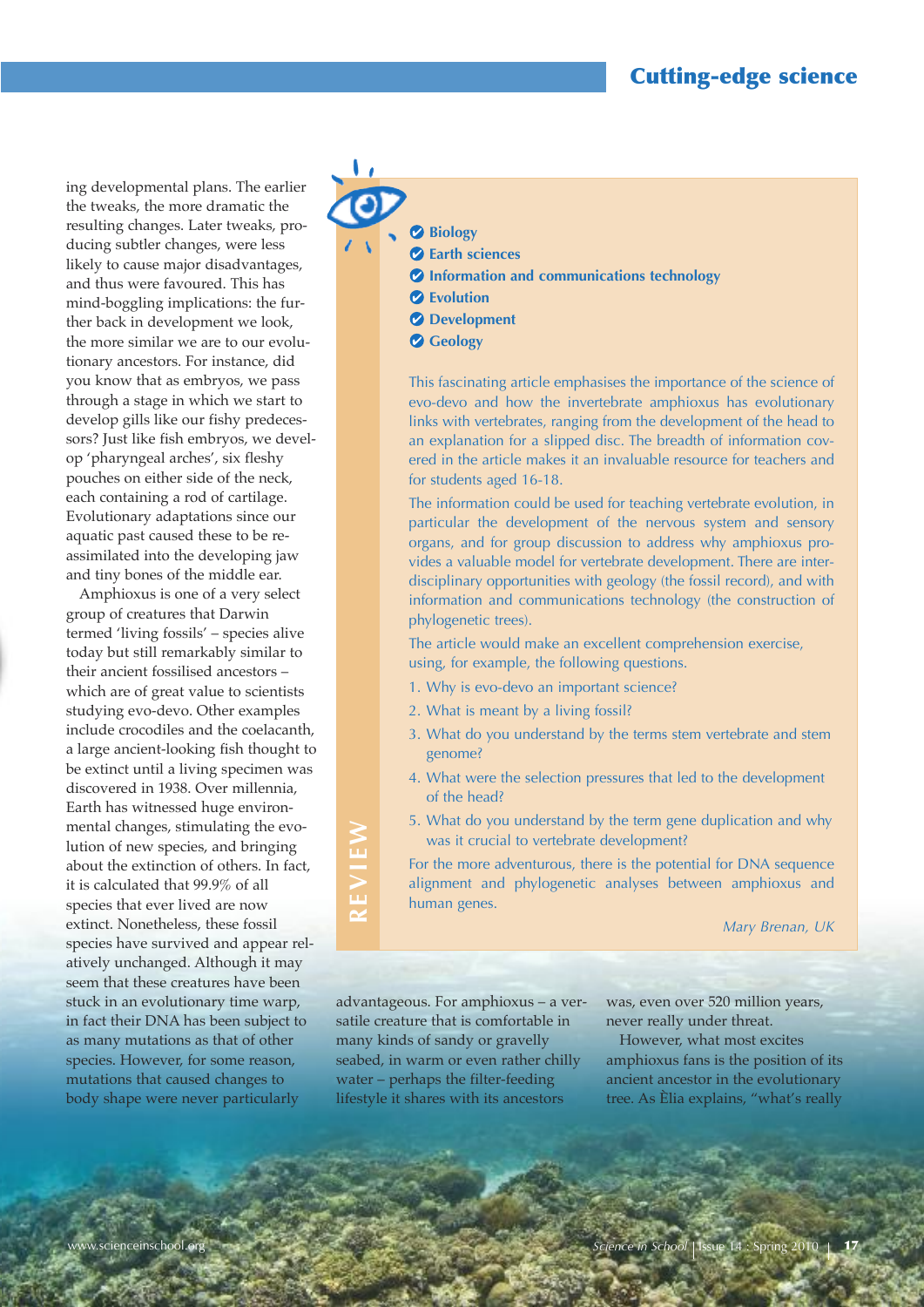

interesting is that the ancient ancestor that amphioxus represents was a kind of minimalist or 'stem' vertebrate." Although officially an invertebrate, that amphioxus has a lot in common with backboned vertebrates. It has a hollow nerve cord running down its back, like our spinal cord, and next to this a notochord, a stiff but flexible rod that supports the body, serving as a kind of primitive backbone. As embryos, we also have a notochord, a remnant from our invertebrate past, but just like the pharyngeal arches, ours is broken up and re-used – to make the disks that lie between the vertebrae. "As the closest living relative of the ancestor of all vertebrates, amphioxus gives us a rare glimpse of how our evolutionary ancestors are likely to have looked," Èlia says. And really, the chances of such an evolutionarily important fossil species being alive today must be phenomenally slim.

So how did the vertebrates evolve from these amphioxus-like ancestors? Of course, cartilage and bone evolution was very important, but the transition from invertebrate to vertebrate involved more than a backbone. It was also a matter of lifestyle choice, particularly feeding. Whereas creatures like amphioxus sat on the seabed, waiting for food to come to them, the early vertebrates evolved a new strategy: predation. They started to evolve the means to actively find food, requiring a whole raft of novel innovations, body parts and skills. Key to these was the evolution of a new head.

1 cm

Image courtesy of the Benito Cutters

It might seem obvious, but to actively feed yourself, you first have to find your food. For this, you need sophisticated sensory organs to see, smell, taste and hear it (although our invertebrate ancestors had sensory cells or organs, the early vertebrates evolved *paired* organs, like our eyes, allowing them to sense the world in three dimensions). Where better to evolve these new, food-finding tools and the brain they're wired up to than next to your mouth? These innovations, in turn, broadened the menu, and, for most vertebrates, the pursuit of less digestible diets resulted in the

evolution of a jaw with teeth to bite and chew food before it reaches the gut.

Key to both the development and evolution of the head is a tissue called 'neural crest' – special cells originating from the same tissue that makes our brain and spinal cord. Once formed, these cells begin to migrate all over the body. The final destination of many is the head, where they make connective tissue, muscle, skin, facial nerves, bones and cartilage, providing support crucial to the development of the eyes and the taste and smell receptors of the mouth and nose. Neural crest cells also contribute (via the pharyngeal arches) to the jawbones, teeth, and the tiny bones of the middle ear, essential for the evolution of hearing.

As its name suggests ('amphis' means 'both' and 'oxys' means 'sharp'; so 'sharp at both ends'), amphioxus doesn't have much of a head. Crucially, neither does it have neural crest, whereas all vertebrates do. There is some evidence though that migrating cells a little like primitive neural crest exist in amphioxus and in tunicates (sea squirts), another invertebrate group related to the ancestral vertebrate. By studying these cells, Èlia hopes to understand how neural crest, and by extension, the head, evolved.

Since the completion of the amphioxus genome sequence in 2008, amphioxus research has really come of age. Scientists like Èlia can now work out how the stem vertebrate genome would have looked. Comparisons with vertebrate genomes, including human, show remarkable similarity. "We now know that amphioxus has all the same important gene families that vertebrates have," explains Èlia. "All the basic building blocks needed to make a vertebrate are present. So you could ask: why doesn't amphioxus develop like a vertebrate?" The likely answer to this also lies in the genome. Unlike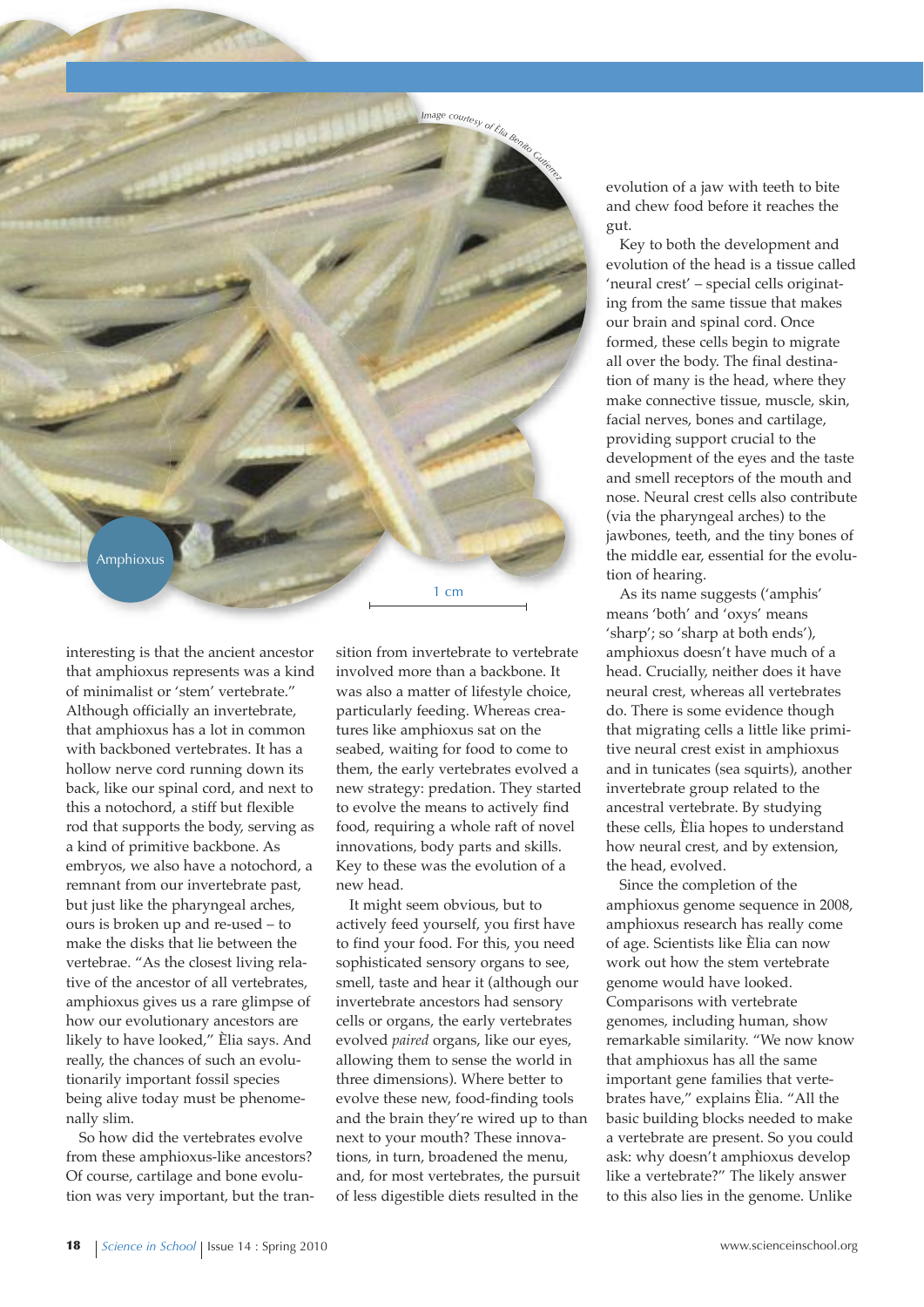# **Cutting-edge science**

*Image courtesy of Lucy Patterson. Constituent images courtesy of Lycaon (amphioxus), Nhobgood (sea squirt), Drow\_male (lampreys), Albert Kok (shark), Robbot (Darwin), Lmozero (hagfish); image source: Wikimedia Commons*



You might have noticed that the evolutionary tree depicted in textbooks looks a little different to this one. It was traditionally assumed, based on physical similarity, that vertebrates were more closely related to amphioxus than to the rather bizarre tunicates. As larvae, tunicates look like free-swimming tadpoles with a notochord and nerve cord. However, as they mature, they attach themselves to the sea floor and metamorphose into sack-like sedentary filter feeders. Their notochord and neural tube degenerate – some say it's almost as though they eat their own brains!

However, in 2006, by looking at DNA, scientists discovered that, in fact, vertebrates share a more recent common ancestor with tunicates than with amphioxus. This common ancestor would probably also have looked similar to amphioxus, but since our lineages split, our evolution has taken a very different path: vertebrates evolved neural crest, a head and predation, while the tunicates specialised even further to become (as adults) sedentary filter feeders

in vertebrates, where many genes are duplicated, all amphioxus gene families are present as single copies. This confirms suspicions of a major difference between vertebrates and their ancient ancestor: early in the evolution of vertebrates, the entire ancestral genome was duplicated, twice.

Strange events in our evolutionary history at once vastly increased the number of genes available for natural selection to act on, and therefore the potential to evolve. With the original genes taking care of the usual business of building an animal, there was much greater freedom for natural selection to play around with the new copies. Through this activity, whole

families and networks of genes were recycled to make new body parts and systems. Indeed, it's only after the genome duplications that neural crest evolution really took off and vertebrates started to acquire a head. Quite when and how these duplications occurred is unclear and, over millions of years of subsequent evolution, most of the copied genes – those that

Sitting in coastal seabeds around the world, buried in the sand: this is how amphioxus views the world

didn't give rise to new features – have been lost.

So, rather than just sitting in the sand, with no real pressure to change, perhaps amphioxus has simply evolved as far as it could with the genes it has; without the influx of freshly copied genes, it has reached a dead end. Whereas for many other species, such a dead end would mean extinction, there is always a part of the coastline somewhere where amphioxus can bury itself.

Researchers like Èlia are more than happy that amphioxus is still around today because it provides a unique opportunity to study how the early vertebrates evolved. Her particular interest is in the evolution of the brain, and she plans to construct a detailed map of the amphioxus brain as it develops, showing the positions of the different neurons and which genes they express. "By comparing amphioxus to vertebrate species we can learn how the basic machinery already present in the stem vertebrate was recruited and redeployed, eventually creating complex characteristics like memory or our ability to learn." So by getting left behind for all those years, amphioxus might provide the key to our evolutionary past, helping us to understand the creatures we are today.

of Halphael (Stackphoro